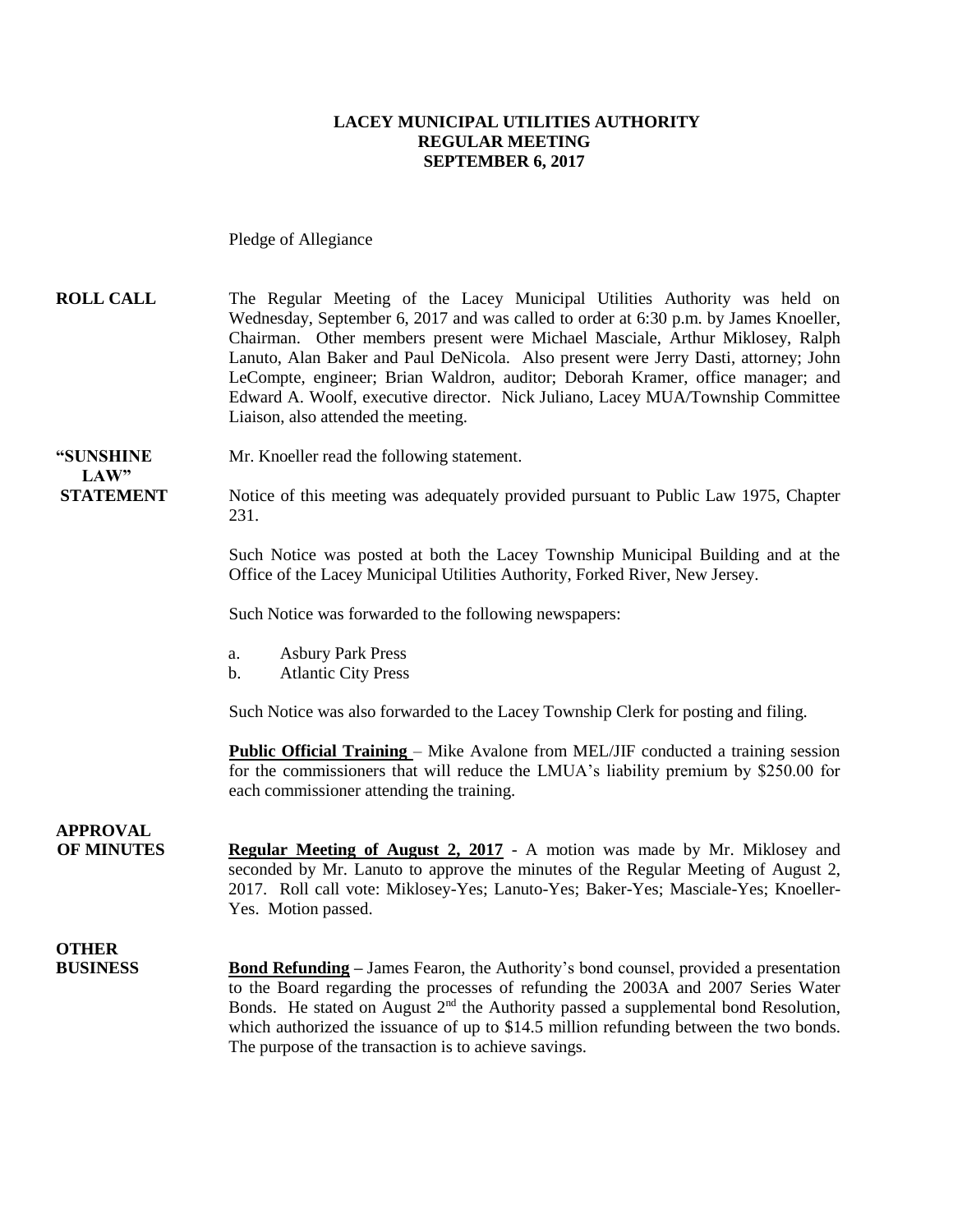Mr. Fearon explained the Resolution to be voted on approves a series of documents. There is a Bond Purchase Contract, which is the mechanism by which bonds are sold to the underwriter, Powell Capital Markets. There is a Preliminary Official Statement, which will be converted into a Final Official Statement. This statement is the offer document by which you go out to the public to buy said bonds. Basically, it is a story about the Authority and its financials, Townships financials, etc. The Resolution also authorizes the Continuing Disclosure Agreement. This is a requirement of the Securities and Exchange Commission. Basically, it is a commitment that periodic updates are provided to investors regarding financial information such as annual audits, annual updates of tables of information, bankrupticies, etc. There is an Escrow Deposit Agreement, which is a trust document that says we issue these bonds and put it aside until the prior bond issues can be called off the market. The final document is an Approval of Reserve Policy. This document is a reserved account insurance policy. Mr. Fearon explained what is typical in an Authority bond issue is the use of a debt service reserve fund. A debt service reserve fund is a batch of money that sits with the trustee and in the event periodic debt service payments are not made the trustee has a place to go for the first payment. It is an alternative to borrowing the money by giving the option of purchasing an insurance policy.

Mr. Fearon stated the executive director will be delegated by the Authority to approve the final pricing terms. A sale date will be picked and the prospectus document will be sent to the market.

**Resolution 2017-50 – Refunding of Bonds (Series 2017**) - On recommendation by the executive director, a motion was made by Mr. Masciale and seconded by Mr. Miklosey to adopt *Resolution 2017-50, Resolution of the Lacey Municipal Utilities Authority, County of Ocean, State of New Jersey, Authorizing Acquisition of a Debt Service Reserve Surety Policy and Providing for Other matters in Connection Therewith.* Roll call vote: Masciale-Yes; Miklosey-Yes; Baker-Yes; Lanuto-Yes; Knoeller-Yes. Motion passed.

### **EXECUTIVE DIRECTOR'S**

**REPORT Cash Balance Report - Period Ending July 31, 2017**- Mr. Woolf summarized the cash balances for period ending July 31, 2017 as follows: Total cash balance for the unrestricted accounts were \$9,444,983.80, with earnings of \$4,880.90. Total cash balance for the restricted accounts held by the trustee were \$6,052,976.90, with earnings of \$2,744.68. Current period interest on the restricted and unrestricted accounts was \$7,625.58. Year-to-date earnings on all interest bearing accounts were \$60,171.92

> **Resolution 2017-45 – Renewal of Membership – New Jersey Joint Insurance Fund** - On recommendation by the executive director, a motion was made by Mr. Miklosey and seconded by Mr. Masciale to adopt *Resolution 2017-45, Resolution of the Lacey Municipal Utilities Authority, County of Ocean, State of New Jersey, Renewal of Membership in the New Jersey Utility Authorities Joint Insurance Fund.* Roll call vote: Miklosey-Yes; Masciale-Yes; Baker-Yes; Lanuto-Yes; Knoeller-Yes. Motion passed.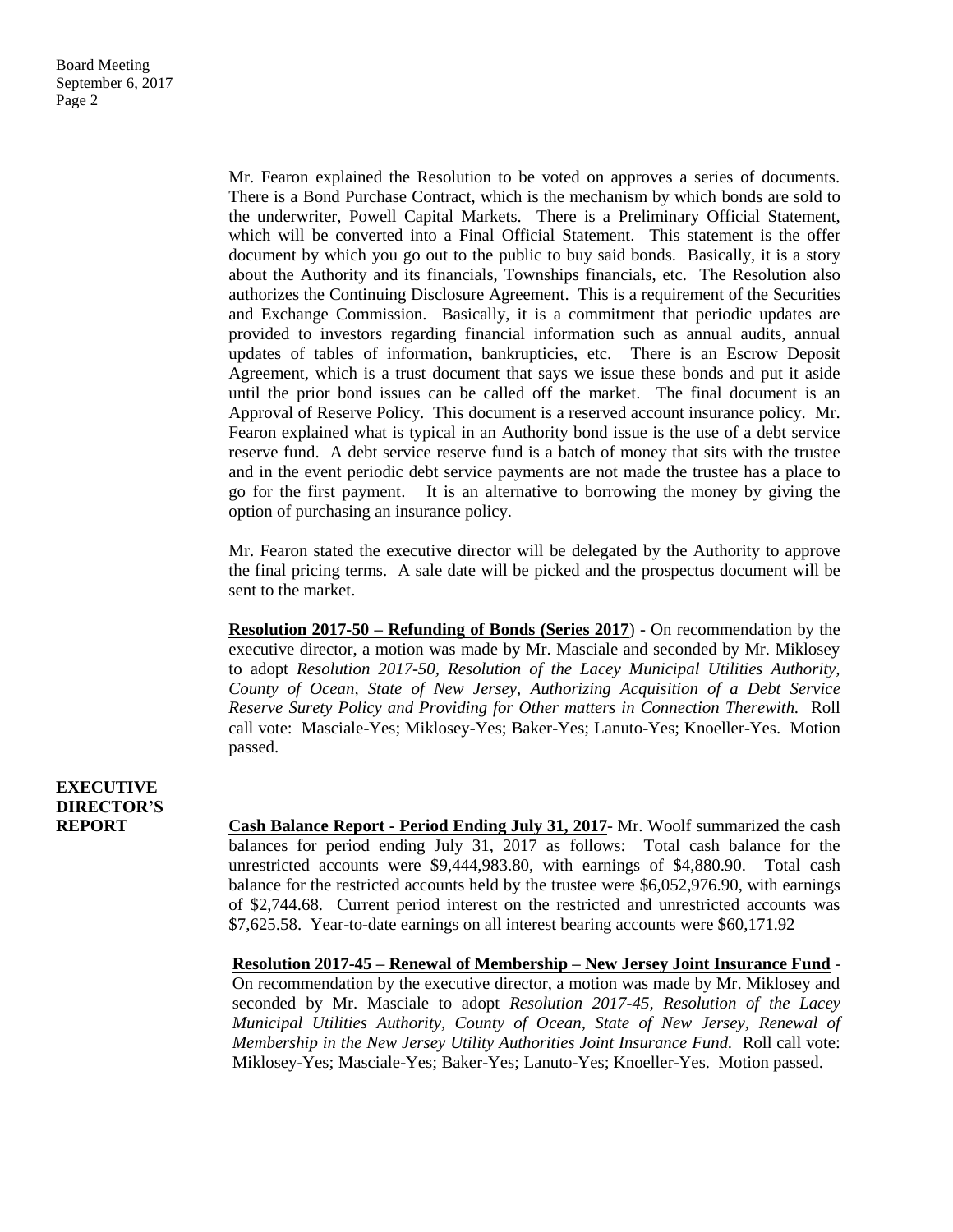**Resolution 2017-46 – Award of Contract – Repairs and Maintenance** - On recommendation by the executive director, a motion was made by Mr. Masciale and seconded by Mr. Miklosey to adopt *Resolution 2017-46, Resolution of the Lacey Municipal Utilities Authority, County of Ocean, State of New Jersey, Award of Non-Fair and Open Contract for Repairs and Maintenance, Derstine Company, LLC* in an amount not to exceed \$40,000.00. Roll call vote: Masciale-Yes; Miklosey-Yes; Baker-Yes; Lanuto-Yes; Knoeller-Yes. Motion passed.

**Administration Property** – Mr. Dasti recommended this be discussed in closed session.

**Water and Sewer Budget** – Mr. Woolf stated a finance committee meeting will be scheduled within the next few weeks to review the 2018 water and sewer budget.

## **BUSINESS**

**REPORT** The business report was submitted for review.

## **ENGINEER'S**

**REPORT Resolution 2017-48 – Performance Guarantee Reduction – Water and Sewer Systems – Sea Breeze at Lacey – Section 2, Phase 2E** – Mr. LeCompte reported the water and sewer system for Phase 2E, Section 2 has successfully passed the testing requirements, and all construction items are complete. Therefore, his office recommends a Performance Guarantee reduction. A motion was made by Mr. Miklosey and seconded by Mr. Masciale to adopt *Resolution 2017-48, Resolution of the Lacey Municipal Utilities Authority, County of Ocean, State of New Jersey, Performance Guarantee Reduction, Water and Sewer Systems, Toll Brothers, Sea Breeze at Lacey, Phase 2E, Section 2, Ambermist Way, Holbrooke Drive & Marque Street, Blocks 1901.17, 1901.18, 1901.21, 1901.26, Various Lots.* Roll call vote: Miklosey-Yes; Masciale-Yes; Baker-Yes; Lanuto-Yes; Knoeller-Yes. Motion passed.

> **Well 7 & 8 VFD** – Mr. LeCompte stated his office is preparing specifications for reduced pump size.

> **Fairview Lane Sanitary Improvements** – Mr. LeCompte stated the sewer replacement is underway.

> **New Administration Building** – Mr. LeCompte stated preliminary water and sewer design is being prepared. Outbound survey of property is also being prepared. Mr. Knoeller asked that this survey be completed as soon as possible.

> Mr. Knoeller stated once the final draft of the design of the building is complete, he would like to go out for bids for the sewer lines. Water will be done in-house. A motion was made by Mr. Masciale and seconded by Mr. Miklosey to advertise and receive bids for the installation of sewer line to the new site. Roll call vote: Masciale-Yes; Miklosey-Yes; Baker-Yes; Lanuto-Yes; Knoeller-Yes. Motion passed.

> Mr. Knoeller referred to the site map for the new administration building. He stated there is a piece of property owned by the Township next to property owned by the LMUA. In order for there to be enough land for construction of a new administration building, he asked Mr. Juliano to discuss with the Township Committee the possibility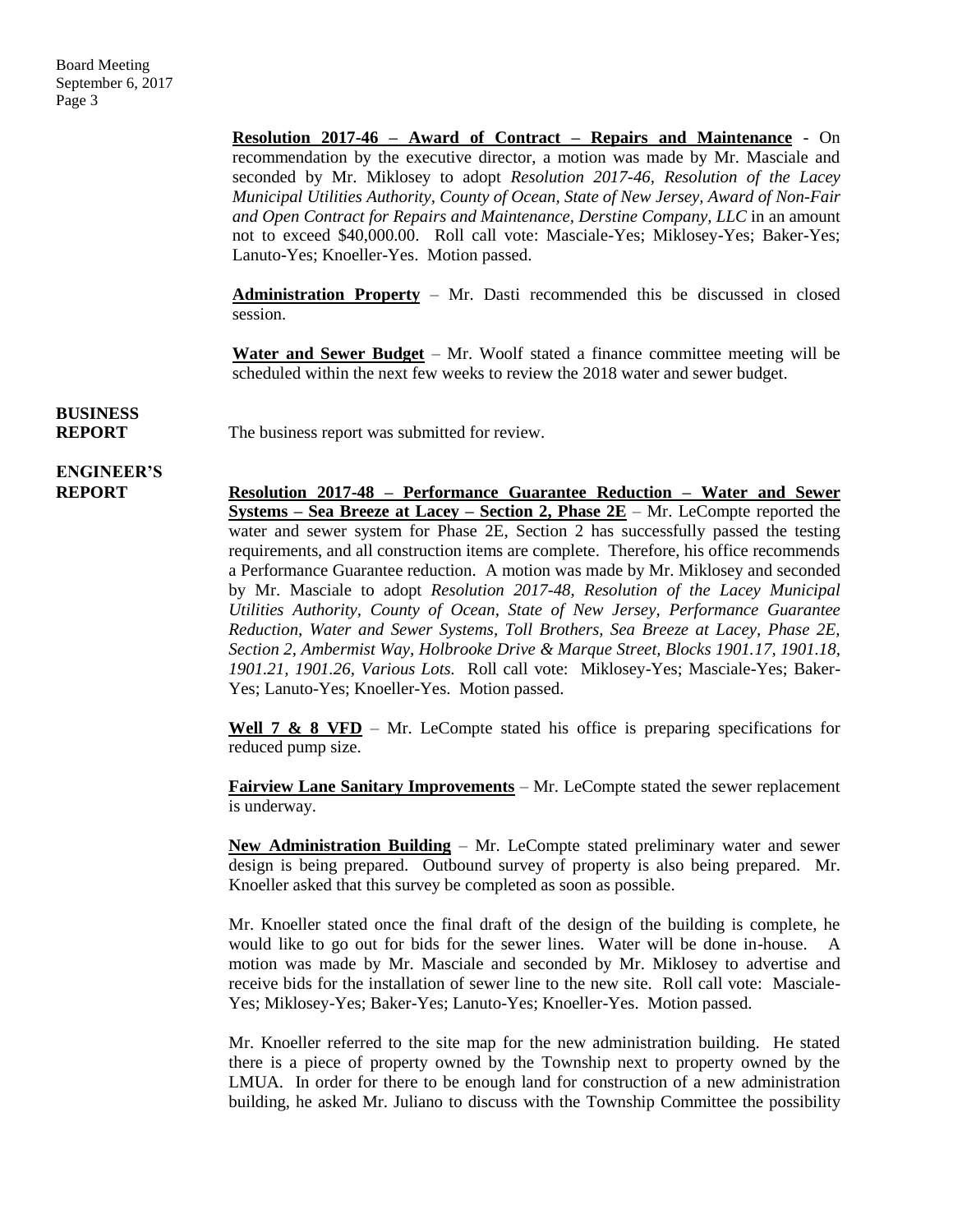of them donating to the LMUA their piece of property for construction purposes. If approved, and upon completion of construction, the LMUA will vacate and turn over the present administration building to the Township, as well as extending the water and sewer service to both lots being used for the new construction as well as to the Township owned land east of the proposed site.

Mr. Knoeller asked Mr. Dasti to prepare the deed. He stressed that this project must be completed within 24 months.

In regards to the lease of the existing administration building, Mr. Knoeller asked that it be extended until time of occupancy of the new administration building. Mr. Dasti took note of this request and closed session is no longer necessary.

**ATTORNEY'S**

**REPORT Toll Brothers/Seabreeze** – Mr. Dasti stated his office reviewed correspondence regarding the Performance Bonds.

> **2017 Bond Refunding** – Mr. Dasti stated a meeting was held in regard to the Refunding Bond Sale. The timetable has been provided to the Executive Director and the Finance Committee.

### **AUDITOR'S**

**REPORT** Accountant's Status Report – Month Ended July 31, 2017 – Mr. Waldron reported sewer and water revenues had a favorable variance for the month and year-to-date. Sewer and water expenses had a favorable variance for the month and year-to-date. Sewer and water user charges had an unfavorable variance for the month and year-todate.

#### **CORRESPONDENCE**

**Maria Meredith, Norwood Street** – Requesting relief of utility bill, due to irrigation pipe leak. Based upon the information provided, an adjustment to the account could not be supported.

**Dana Schadle, Drew Ave.** – Requesting relief of utility bill, due to irrigation system leak. Based upon the information provided, an adjustment to the account could not be supported.

**Mr. & Mrs. D'Amato, Gannet Court** – Requesting relief of utility bill, due to pipe leak to dock. Since the water from the leak did not go into the sewer system, a motion was made by Mr. Masciale and Mr. Miklosey to grant a credit adjustment on the sewer charges in the amount of \$168.36 (40,000 gallons). Roll call vote: Masciale-Yes; Miklosey-Yes; Baker-Yes; Lanuto-Yes; Knoeller-Yes. Motion passed.

**Denise Masanko, Station Dr.** – Requesting relief of utility bill, due to broken pipe in garage. Since the water from the leak did not go into the sewer system, a motion was made by Mr. Miklosey and seconded by Mr. Masciale to grant a credit adjustment on the sewer charges in the amount of \$44.52 (20,000 gallons). Roll call vote: Miklosey-Yes; Masciale-Yes; Baker-Yes; Lanuto-Yes; Knoeller-Yes. Motion passed.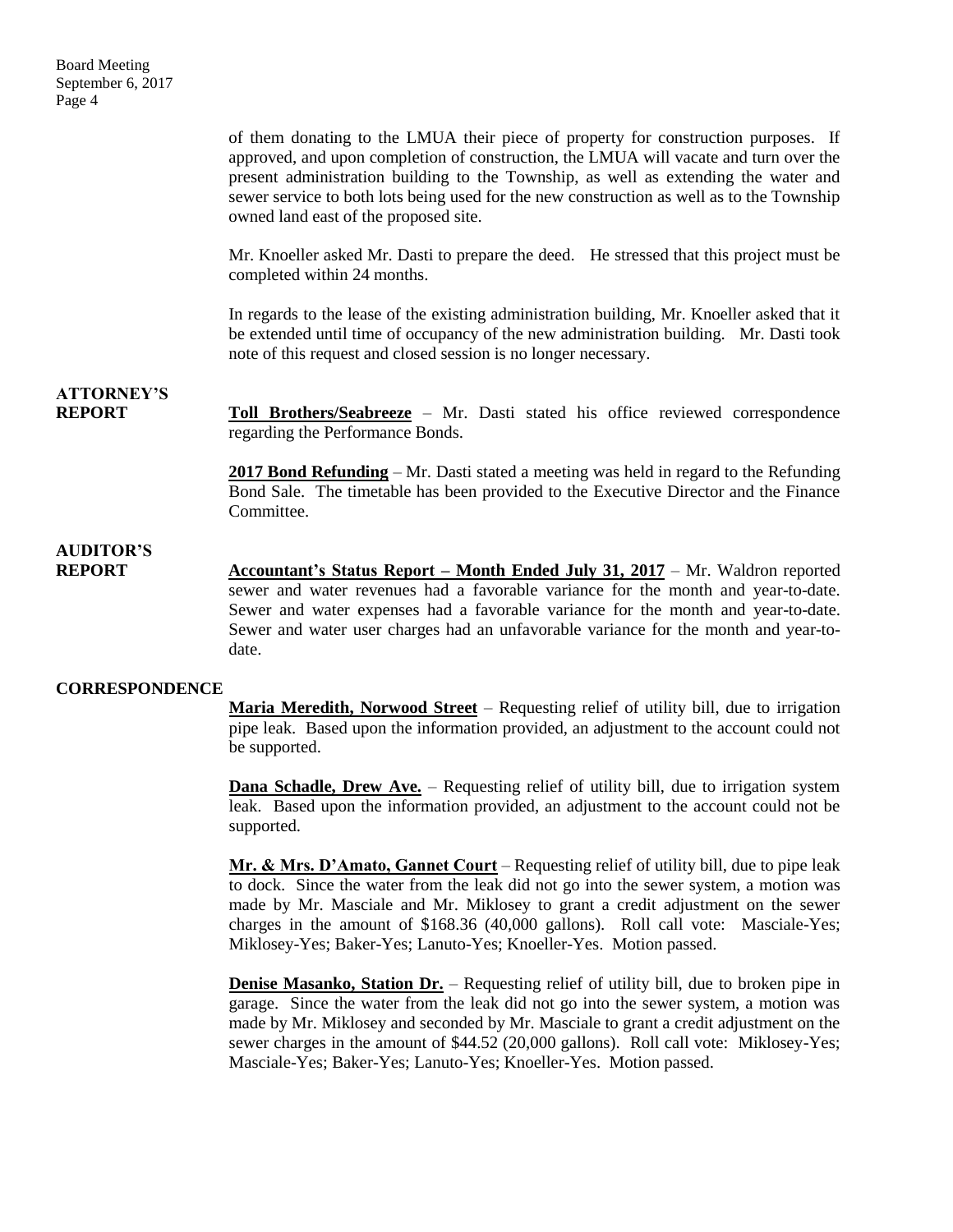**Mr. & Mrs. Moller, Sandy Hook Dr.** – Requesting relief of utility bill, due to pipe leak in crawl space. Since the water from the leak did not go into the sewer system, a motion was made by Mr. Masciale and seconded by Mr. Miklosey to grant a credit adjustment on the sewer charges in the amount of \$842.18 (127,000 gallons). Roll call vote: Masciale-Yes; Miklosey-Yes; Baker-Yes; Lanuto-Yes; Knoeller-Yes. Motion passed.

**Therese Kyriss, Twin River Dr.** – Requesting relief of utility bill, due to pipe leak in crawl space. Since the water from the leak did not go into the sewer system, a motion was made by Mr. Miklosey and seconded by Mr. Masciale to grant a credit adjustment on the sewer charges in the amount of \$84.20 (30,000 gallons). Roll call vote: Miklosey-Yes; Masciale-Yes; Baker-Yes; Lanuto-Yes; Knoeller-Yes. Motion passed.

**Mr. & Mrs. Stellas, Sommerell Ave.** – Requesting relief of utility bill, due to high usage from irrigation system. Based upon the information provided, an adjustment to the account could not be supported.

**Mr. & Mrs. Brockelbank, Parker Ave.** - Requesting relief of utility bill, due to broken sewer pipe. Based upon the information provided, an adjustment to the account could not be supported.

**Salvatore DeSimone, Twin River Dr.** – Requesting relief of utility bill, due to leaky pipe in crawl space. Since the water from the leak did not go into the sewer system, a motion was made by Mr. Miklosey and seconded by Mr. Lanuto to grant a credit adjustment on the sewer charges in the amount of \$1,974.10 (263,000 gallons). Roll call vote: Miklosey-Yes; Lanuto-Yes; Baker-Yes; Masciale-Yes; Knoeller-Yes. Motion passed.

**Lacey Car Wash, N. Main St.** - Requesting relief of utility bill, due to broken recycle pump. Based upon the information provided, an adjustment to the account could not be supported.

**Mr. & Mrs. Copes, Leanne Ct.** – Requesting relief of utility bill, due to filling pool without meter. Based upon the information provided, an adjustment to the account could not be supported.

**NEW**

**BUSINESS** There was no new business to discuss.

**OLD**

**BUSINESS Resolution 2017-49 – Appointing Authority Architect –** A motion was made by Mr. Miklosey and seconded by Mr. Masciale memorializing action taken August 2, 2017 appointing Thomas Lanuto as Authority Architect in an amount not to exceed \$17,500.00. Roll call vote: Miklosey-Yes; Masciale-Yes; Baker-Abstain; Lanuto-Abstain; Knoeller-Yes. Motion passed.

> **Resolution 2017-47 – Sale of Personal Property** – Vice Chairman Masciale executed Resolution 2017-47, authorizing the sale of personal property not needed for public use.